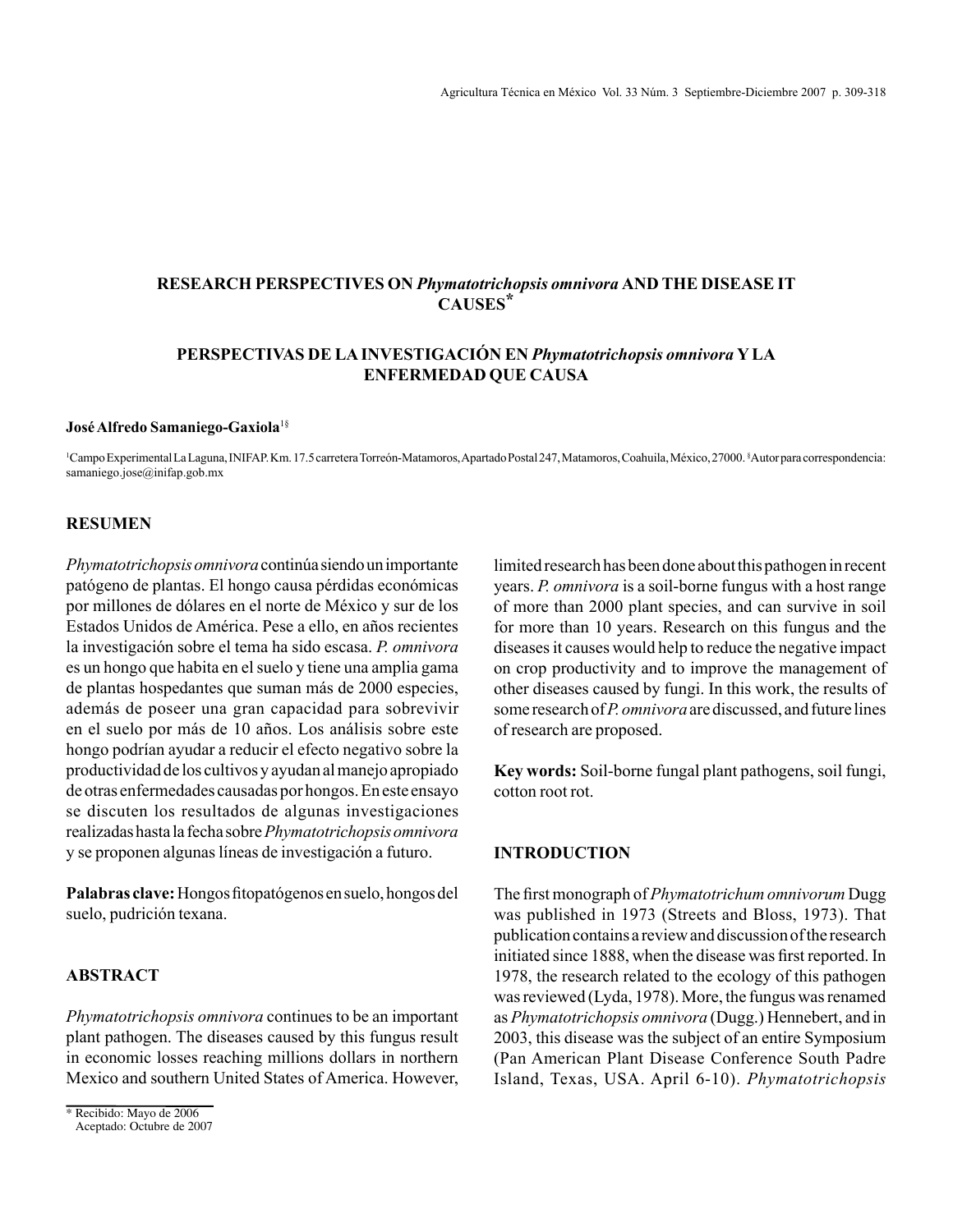*omnivora* attacks thousands of plant species and is the causal agent of the disease known in Mexico as "Pudrición Texana", and in the United States as "Cotton Root Rot". Until the 60's, in The United States of America, *P. omnivora*  was considered as the fungus with the widest range of host plants, and among the reports of different diseases attacking crops, most of them were due to *P. omnivora* (Kommedahl and Windels, 1979). This pathogen attacks agricultural and forest crops, both native and introduced to several regions of The United States of America and Mexico (Cook and White, 1977; Medina y Lagarda, 1979). The fungus attacks weeds as well as agricultural crops in a wide range of soils (Streets and Bloss, 1973; Percy, 1983) and it is an endemic disease in southern United States of America and northern Mexico (Streets and Bloss, 1973). It has been reported that the presence of this pathogen is a limiting factor for the commercial explotation of certain species, such as pistachio and alfalfa, with high production potential in some regions of Coahuila and Texas, respectively (Medina y Lagarda, 1979, Prostko *et al*., 1998). In 1973, it was estimated that the disease caused losses worth 100 million US dollars in Texas alone (Streets and Bloss, 1973). Even now, The United States of America, the disease causes causing losses of millions of dollars (personal communication Dr. Amador). In La Laguna region, Mexico, estimated losses reach up 3% of death and 9% affected pecan trees (*Carya illinoensi*s (Wagenho) K. since 1979 (Tovar y Herrera, 1979).

In 1998 La Laguna, Coahuila region Mexico, approximately one million dollars of annual losses were estimated due only to the reduction of nut yield in affected pecan trees (Samaniego *et al*., 1998). Death tree replanting and infested tree treatment cost adds up to the total losses (Samaniego *et al*., 2002; Samaniego y Herrera, 2003). Currently estimations indicate that there could be about 350 000 pecan trees infected with *Phymatotrichopsis omnivora* in northern Mexico (Samaniego-Gaxiola, unpublished results).

The pathogen has the capability to adapt to a wide range of environmental conditions. The sclerotia and strands of the fungus can survive, reproduce and attack plants in a wide range of soil conditions including: temperature, moisture, organic matter, pH, texture, salinity, and  $O_2$  and  $CO_2$  concentrations (Taubenhaus *et al*., 1931; Lyda and Burnett, 1970; Lyda and Burnett, 1971; Lyda and Burnett, 1971; Wheeler and Hine, 1972; Streets and Bloss, 1973; Alderman and Hine, 1982; Mueller *at al*., 1983; Percy, 1983; Borunda y Herrera 1984; Medina, 1984; Rush *et al*., 1984; Rush, *et al*., 1984; Stapper *et al*., 1984; Galván, 1986; White amd Kenerley,

1986; Smith and Hallmark, 1987; Samaniego *et al*., 1988; Sameniego *et al*., 1989; Kenerley and Jeger, 1990; Pérez *et al*., 1991; Samaniego, 1991; Samaniego, 1992; Samaniego y Rivera, 1992; Samaniego, 1994; Matocha and Hopper, 1995). Sclerotia have been found at various depths, sometimes deeper than two meters and it is known that can survive more than ten years in the soil.

Cotton plants are susceptible to the attack of the fungus 60 or more days after planting (Rush *et al*., 1984). In young pecan trees, the incidence and severity of the disease is higher than in older trees (Galván, 1986, Herrera y Samaniego, 2002). There is evidence that sclerotia can survive and reproduce in certain unsusceptible plants (Rush *et al*., 1984).

So far, no fully successful control methods have been developed based on chemical (Hine *et al*., 1969; Lyda and Burnett, 1970; Perches y López, 1971; Streets and Bloss, 1973; Herrera, 1974; Herrera, 1975; Valle, 1977; Rush an Lyda, 1982; Rush, 1984; Galván, 1985; Galván, 1986; Whitson and Hine, 1986; Olsen *et al*., 1988; Galván, 1990, Herrera y Samaniego, 2002), biological (Lazo *et al*., 1983; Perusquía *et al*., 1986; Cook *et al*., 1987; Samaniego *et al*., 1989; Pérez *et al*., 1991; Yuan and Crawford, 1995), and cultural practices (Chavez *et al*., 1976; Bell, 1989; Herrera, 1989; Herrera *et al*., 1989; Rush and Gerik, 1989). Even the breeding of resistant varieties of cotton (Bird *et al*., 1984; Percy and Rush, 1985) had failed to yield satisfactory results. Therefore, so far the best recommendation is to avoid susceptible crops in areas where the disease has caused significant losses in the past (Samaniego *et al*., 1998).

As stated, of this paper is to discuss current research perspectives and propose future lines of work aimed at a better understanding of the behavior of the fungus. Moreover, it is emphasized that the generation of basic knowledge will be helpful to understand the biology of other fungi, particularly those with sclerotia that inhabit the soil under a wide range of plant hosts such as the species of *Macrophomina*, *Sclerotium*, *Rhizoctonia* and *Verticillium*, and can contribute to the design of improved methods for the control of soil-born pathogens.

## **DISCUSSION**

#### **Genetics**

There is a limited amount of published information about the genetics of *P. omnivora* (Thorn, 2000; Lyon and Lopez,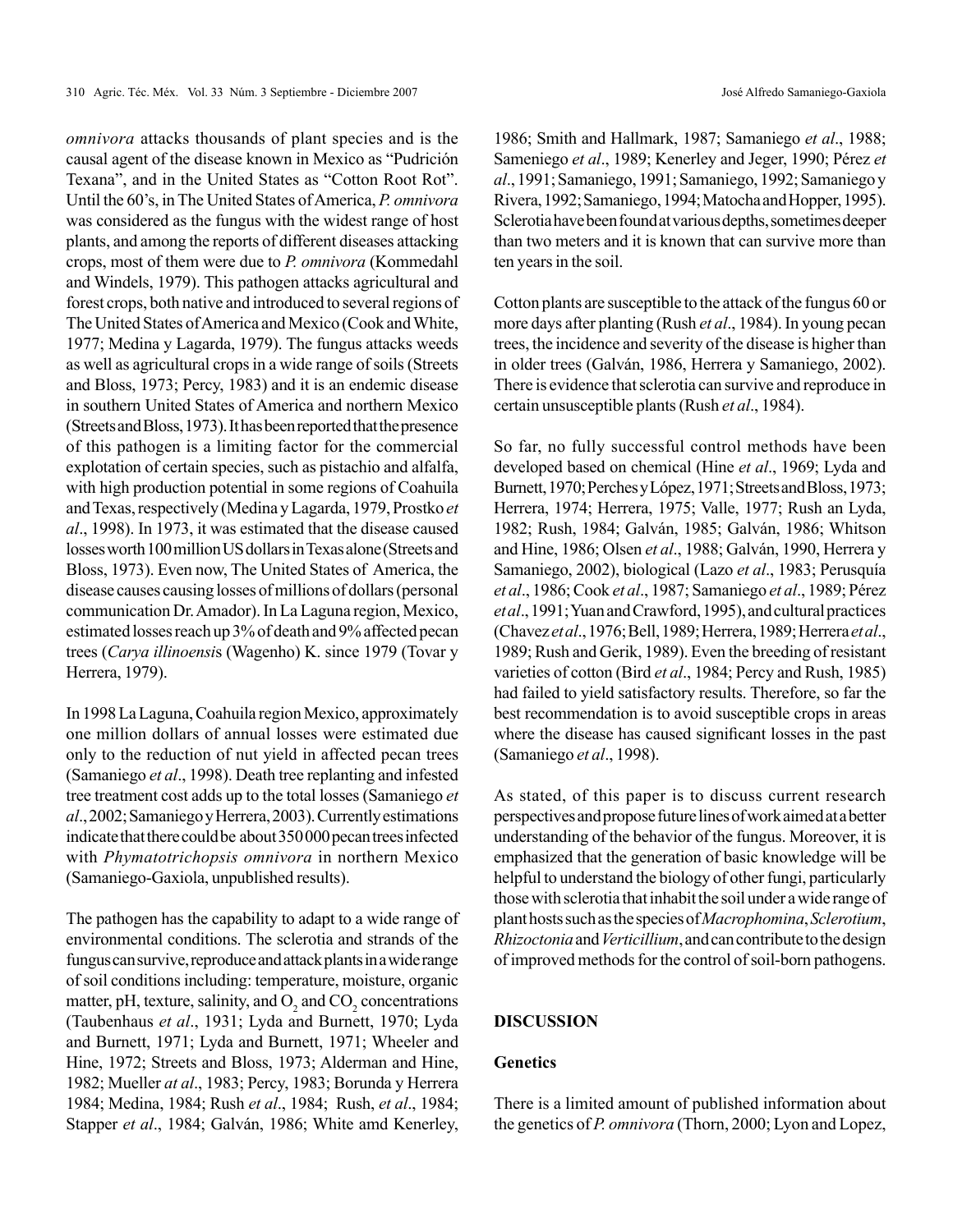2000). The sexual stage of the fungus is not well known, neither is the precise number of species, races or pathogenic variants. It is essential to achieve a basic genetic knowledge of the fungus inorder to identify pathogenic differences. This would allow future research to demarcate high and low risk areas to grow crops with different degree of susceptibility. Also it would help to select tolerant or resistant cultivars at least to the less pathogenic forms of the fungus. In addition, a deeper genetic knowledge would facilitate the understanding of the soil suppressive factors to some pathogenic variants of *P. omnivora*.

#### **Biology**

More precise understanding of the effect of soil moisture on disease prevalence is needed. Under laboratory conditions, sclerotia are formed in smaller quantities in soil subjected to wet and dry cycles, compared to continuously wet soil or soil that dries up slowly (Kenerley and Jeger, 1990). Soil wetting and drying cycles are known to influence the survival of fungi that produce sclerotia; several cycles accelerate the loss of viability and break fungistasis of the soil, which prevents germination of sclerotia. (Coley-Smith, 1979). When some fungi that produce sclerotia are subjected to several wet and dry soil cycles, they accelerate the loss of reserves (excrete), then lose weight, and finally die. The soil microorganisms mineralize most organic matter, and they increase its activity when dry soil is moistened (Birh, 1958). It is imperative to study the survival of the mycelium and strands of the fungus in soils subjected to cycles of wetting and drying throughout the year. This would help to explain some apparently contradictory results. For example, some studies report evidence that the disease is less frequent in soils with higher water retention capacity (Smith and Hallmark, 1987), whereas other studies found that the disease was more prevalent in soils with higher moisture content due to irrigation or rainfall (Jeger and Lyda, 1984). Frequent watering or better water holding capacity in soil seems not to favor the expression of symptoms of the disease in some crops (Medina y Lagarda, 1979; Medina, 1984; Medina y Aguilar, 1985; Galván, 1986; Smith and Hallmark, 1987; Samaniego *et al*., 2001).

Do all soils have the same affinity towards *P. omnivora*?. It is not very likely; for instance, in a pecan orchard in Tierra Blanca, Coahuila, Mexico, with more than 2000 trees, (some of them more than 50 years old), the disease attack had been restricted to 35 trees in the last 15 years. In soil samples from that orchard there were recovered thousands of unviable sclerotia, all invaded by *Trichoderma* spp.

(Chew *et al*., 2001). In La Laguna, Coahuila, Mexico, there are some pecan orchards with low incidence of the disease, one of them has only three pecan trees with symptoms of the disease out of 5000 (unpublished data). It is also known that orchards counting of 1000 to 5000 trees without any single tree showing symptoms (Samaniego *et al*., 1998; Samaniego *et al*., 1999).

#### **Soil microecology**

This is an important and promising research line to study the factors associated with the ability of other microorganisms to suppress *P. omnivora*. Although promising, it is expected that this research line will face major challenges because of the absence of methods to evaluate the suppressive factors in the soil.

There is insufficient information on the effects that other soil microorganisms may have on the sclerotia, strands, and hyphae of *P. omnivora*, especially those microorganisms that increase in population after incorporating organic amendments in the soil. Streets and Bloss (Streets and Bloss, 1973) wrote "Several theories have been advanced for the marked reduction of *Phymatotrichopsis* root rot in cotton after incorporation of green manures in infected soil. These are: (i) Organic acids from decomposing manure may increase acidity of the soil, rendering it less favorable for the fungus, (ii) evolution of ammonia and other toxic substances may have an inhibitory effect on the fungus, (iii) new roots may be stimulated by nutriments from the amendments and (iv) increase in populations of antagonic microorganism.

The lack of clarity on the role that soil microorganisms play on *P. omnivora* makes it difficult to explain results of some research reports. It has been reported a decrease of the disease upon incorporating crop residues (Chavez *et al*., 1976), in contrast, the opposite has been reported (Rush and Gerik, 1989).

Future research should focus on distinguishing between the effects that added organic amendments have on root development and the microorganisms, particularly in perennial crops such as pecan. It is also important to determine the role that the metabolic activity of the soil microorganisms play to induce lower pathogenic activity, due possibly to the decrease in the viability of the mycelium, strands or sclerotia of *Phymatotrichopsis omnivora*. It is possible that soil conditions improve upon adding organic amendments as green manure, and favor the recovery and proliferation of roots. The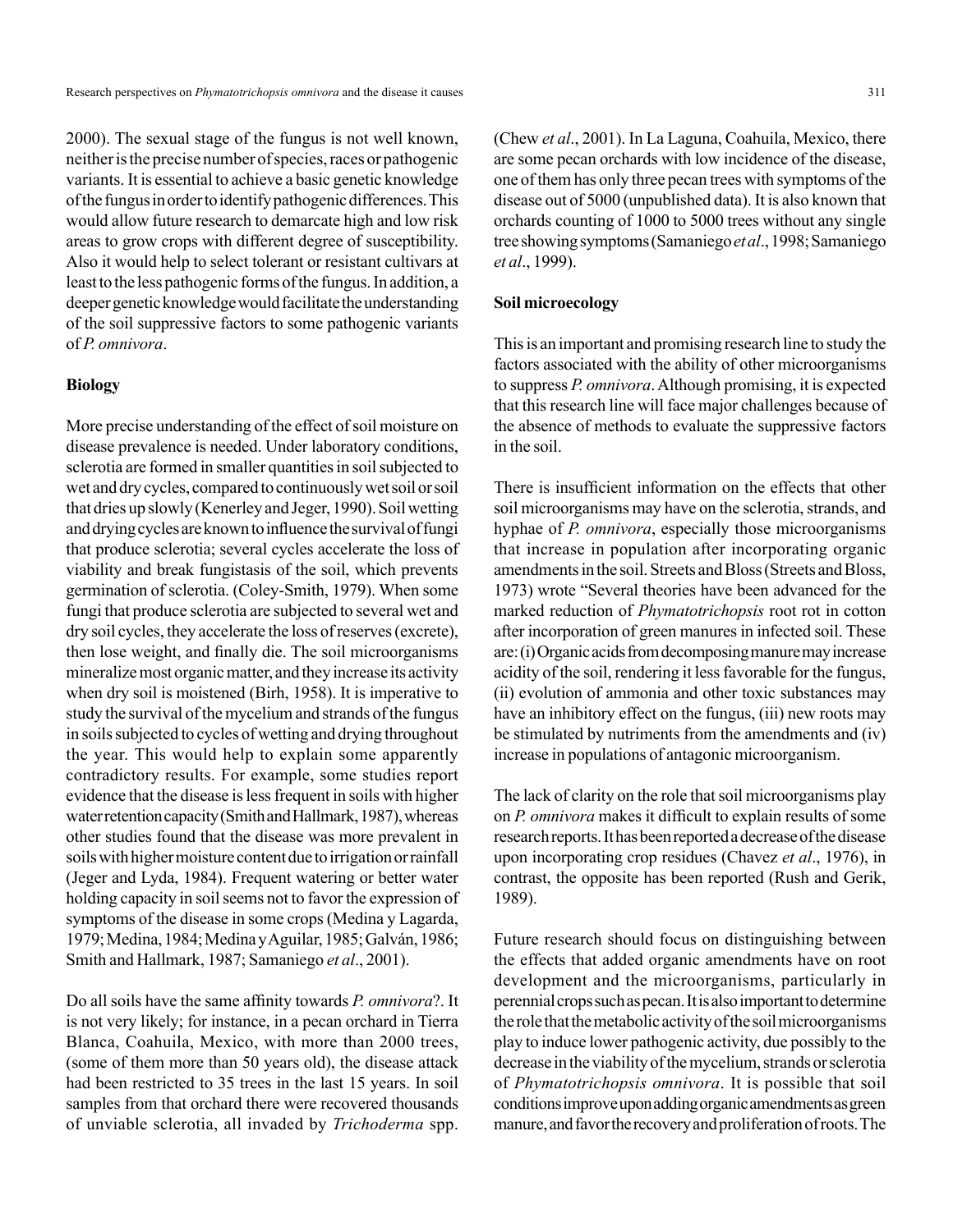José Alfredo Samaniego-Gaxiola

antagonistic effects of the indigenous microorganisms of the soil against *P. omnivora* have been studied *in vitro* and *in situ* (Perusquía *et al*., 1986; Cook *et al*., 1987; Samaniego *et al*., 1989; Samaniego, 1991); however, there are no results that enable satisfactory control of the disease.

Eaton and Rigler (1946), emphasized that maize root is immune to *Phymatotrichopsis*. Moreover, their findings indicated that the microorganisms were associated with the roots which are known to excrete abundant carbohydrates, but little is known of the mechanism of *Phymatotrichopsis*  and other soil born plant fungi to tolerate, escape or resist to antagonic microorganisms present in the fungus-infected roots, the rhizosphere, and in the (Henis and Chet, 1968; Lyda, 1978; Balis and Kouyeas, 1979; Filonow and Lockwood, 1979; Griffin and Roth, 1979; Henis, 1979; Lockwood, 1979; Tsao and Zentmyer, 1979; Henis and Papavizas, 1983; Hyakurnachi *et al*., 1987; Hyakurnachi and Lockwood, 1989; Mondal and Hyakurnachi; 1998) modified fungistasis or biostasis of the soil, so that the microorganisms will become antagonic to soil born plant fungi including *P. omnivora*: that is to say, it will be induced the proliferation of millions of indigenous soil microorganism or their toxic metabolites and the defenses that have *Phymatotrichopsis* will be broken (Samaniego, 1991; Samaniego, 1992, Samaniego, 1994).

*P. omnivora* and other fungi, seems to have a latency, the kind that can be broken by biological, physical and chemical means (Chet *et al*., 1977; Coley-Smith, 1979; Griffin and Roth, 1979; Samaniego y Rivera, 1992; Samaniego y Herrera, 2001): there is evidence that upon breaking of the latency of some fungi sclerotia, its metabolic activity increase causing a net loss of reserves and finally the fungus loses its viability (Henis and Papavizas, 1983; Hyakurnachi *et al*., 1987; Hyakurnachi and Lockwood, 1989; Samaniego, 1994; Mondal and Hyakurnachi, 1998). Also upon losing the latency, the sclerotia can germinate excreting carbohydrates, something that is recognized by microorganism of the soil, including *Trichoderma spp*. (Henis, 1979; Samaniego y Rivera, 1992). All this outlines the need to investigate towards the development of practical field treatments against soil born plant fungi: (i) mechanism that *Phymatotrichopsis* has to avoid to be detected and attack by indigenous microorganisms of the soil, (ii) how to break biostasis of the soil, in order to increase the metabolic activity of the indigenous micro biota and, (iii) how to make susceptible the strands, sclerotia, and mycelium to the attack of the micro biota already increased in the soil.

It is evident that exists spontaneous recovery of some crops attacked by pathogens (Streets and Bloss, 1973; Tarango y Herrera, 1997; Samaniego *et al.*, 2003) and fungus, without showing visual symptoms of the disease (Streets and Bloss, 1973; Rush, *et al*., 1984; Watson *et al*., 2000). Also, had been reported recolonization of the soil by alfalfa plants where *Phymatotrichopsis* had previously killed those plants (Streets and Bloss, 1973).

These phenomena have been reported and they have been explained in function of the native micro biota and pathogens population (Baker and Cook, 1974). Nevertheless, it continues to be unknown under what natural micro ecological conditions the soil micro biota restricts the development of the fungus. Therefore, it is relevant to investigate these recovery mechanisms. The knowledge of the micro ecological conditions that brings antagonic effect to native soil micro biota against strands and sclerotia of *P. omnivora* would permit to manipulate soil and crops to favor or induce the elimination of the inoculums.

There are strong differences within and between regions in terms of severity and incidence of the disease. For example, in several regions of Mexico there are different degrees of incidence: At La Laguna region Coahuila, there are approximately 10% of affected pecan trees: in the north of Coahuila, 15%; in Chihuahua 5% and in Nuevo Leon, less than 1% (Samaniego-Gaxiola, unpublished data). Knowledge about the differences in quantities and location of the inoculum of the fungi have helped to explain the behavior of the disease in annual crops (Lyda and Burnett, 1970; Rush *et al*., 1984; Koch *et al*., 1987; Kenerly and Jeger, 1990), but not in perennial crops. Also, there are differences in the methodology to isolate the fungi; in Mexico, it was necessary to develop a specific culture media for the satisfactory reproduction of the sclerotia (Castrejón, 1985). In addition, it has been noted that the quantity of roots killed by the fungi is related to the severity of the symptoms observed in the canopy of infected pecan trees (Herrera y Santamaría, 1991). When the fungus reaches and kills the main root then the pecan dies; nevertheless, adult pecan trees without principal root but still alive had been observed (not published information). This suggests that soil has a strong influence on root development and consequently, on the symptoms expression of the disease in pecan trees. Also it is possible that a significant genetic variation among the pecan trees brings in certain tolerance to the attack of the fungus (Stein, 2001).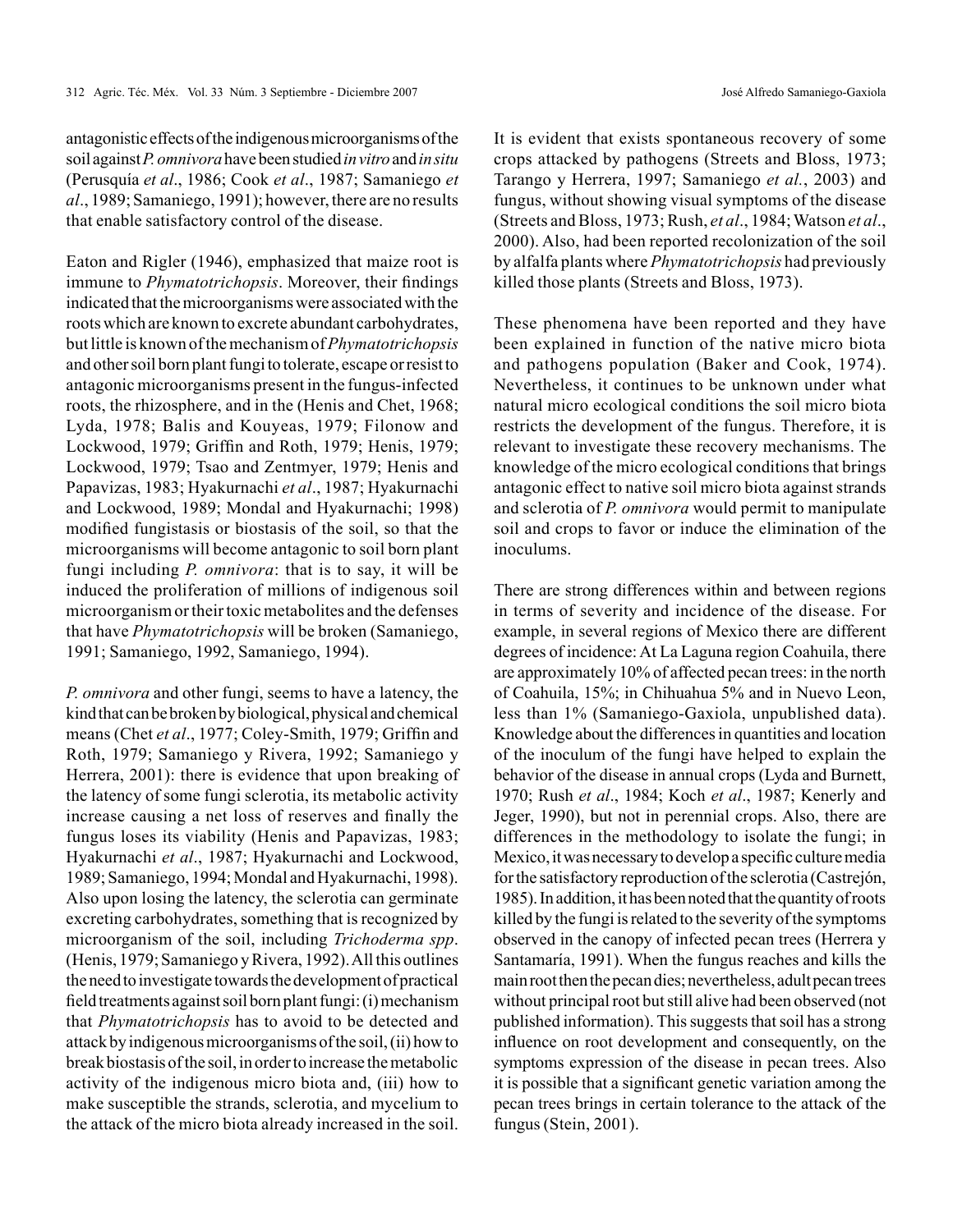#### **Crop management**

Several research results indicate that soil characteristics and crop management are related to the symptoms of cotton root rot and pecan nut yield (Galván, 1985, Medina y Aguilar, 1985; Smith and Hallmark, 1987; Matocha and Hopper, 1995; Samaniego *et al*., 2001; Samaniego *et al*., 2002). In a previous survey, the influence of plant separation in relation to the dissemination and dispersion rate of the disease and the number of death plants in a cotton field was studied (Koch *et al*., 1987). In addition, the position of the sclerotia in the soil, relative to the plant, also holds a relationship with the time of plant infection and the number of dead plants (Rush *et al*., 1984). In the case of orchards, the distance between trees could be a factor that affects the symptoms, expression and dissemination of the disease. In sites with an outstanding expression of the disease, physical barriers have not prevented the advance of the pathogen. Consequently, the usefulness of the research on the effect of plant-to-plant distance in perennial crops to avoid the dissemination of *P. omnivora* is evident.

Abundant sclerotia can be found at 90 cm of soil depth, that makes it difficult to manage the disease (Alderman and Hine, 1982; Borunda y Herrera, 1984; Streets and Bloss, 1973). The above justifies the economic evaluation of the use of fungicides in an integrated management program. Street and Bloss (Streets and Bloss, 1973) reported: "Increase knowledge of soil-root ecology and competitive relationships between soil micro biota and the mechanisms fungistasis, is needed". Nevertheless, there are few research reports on this topic. Flooding induces a change in soil potential redox (negative potential), (Ponnamperuma, 1972; Alexander, 1980; Perotti *et al*., 2000). The negative soil redox potentials in flooded soils seems to be associated with the dramatic decrease of the viability of soil-borne plant pathogens, such as *Fusarium*, *Phymatotrichopsis*, *Pyrenochaeta*, *Sclerotium*, *Verticillium*, and probably other fungi (Taubenhaus *et al*., 1931; Stover, 1955; Menzies, 1962; Watson, 1964; Pullman and DeVay, 1982; White and Kenerly, 1986; Hyakurnachi *et al*., 1987; Hyakurnachi and Lockwood, 1989; Crowe and Debons, 1992; Samaniego, 1992; Samaniego, 1994; Mondal and Hyakumachi, 1998; Blok *et al*., 2001). Research on soil potential redox and its effect on viability loss of fungi are necessary.

There is scarce information about the integrated management of *P. omnivora* in agricultural crops. Some pages in the www provide a variety of management tools

for the control of this disease (Valle, 1997), but they do not propose an integrated management scheme. Recently, the economic feasibility of some treatments for the control of disease in pecan trees was evaluated at La Laguna, Mexico (Samaniego y Herrera, 2001). Simple practices as tree pruning were economically feasible. In the future, it would be desirable to integrate crop-specific management practices, which must be justified upon: economic analysis, disease incidence and severity, as well as implementation viability of the practices.

## **CONCLUSION**

It would be desirable to exchange information about the disease and the fungus among researchers from different regions and countries. This would lead to a better understanding of the pathogen-host- environment relationship. There is an overall agreement among researchers about some aspects of *P. omnivora*: (i) In some susceptible crops at certain regions, the attack becomes devastating (Streets and Bloss, 1973), (ii) *P. omnivora* is not a disease that can be controlled in susceptible and very susceptible crops, (iii) it is recommended not to grow susceptible crops in soils with previous strong expression of the disease (Salomon *et al*.,) and (iv) the disease causes important economic losses (Wheeler and Hine, 1972; Streets and Bloss, 1973; Herrera y Samaniego, 2002). However, much remains to be learned of this pathogen and the disease it causes continues to be a priority and deserves continuous research. Back in 1888, researchers preceded us with surveys of the cotton root rot. They shared their knowledge, and now we should share our experiences, and develop joining efforts against this disease that is widely distributed in the southern United States of America and northern Mexico.

### **ACKNOWLEDGEMENT**

Thank Dr. Pedro Andrade Sánchez for the critical revision of this manuscript.

## **LITERATURE CITED**

Alderman, S. C., and Hine, R. B. 1982. Vertical distribution in soil and induction of disease by strands of *Phymatotrichum omnivorum* Phytopathology 72:409-412.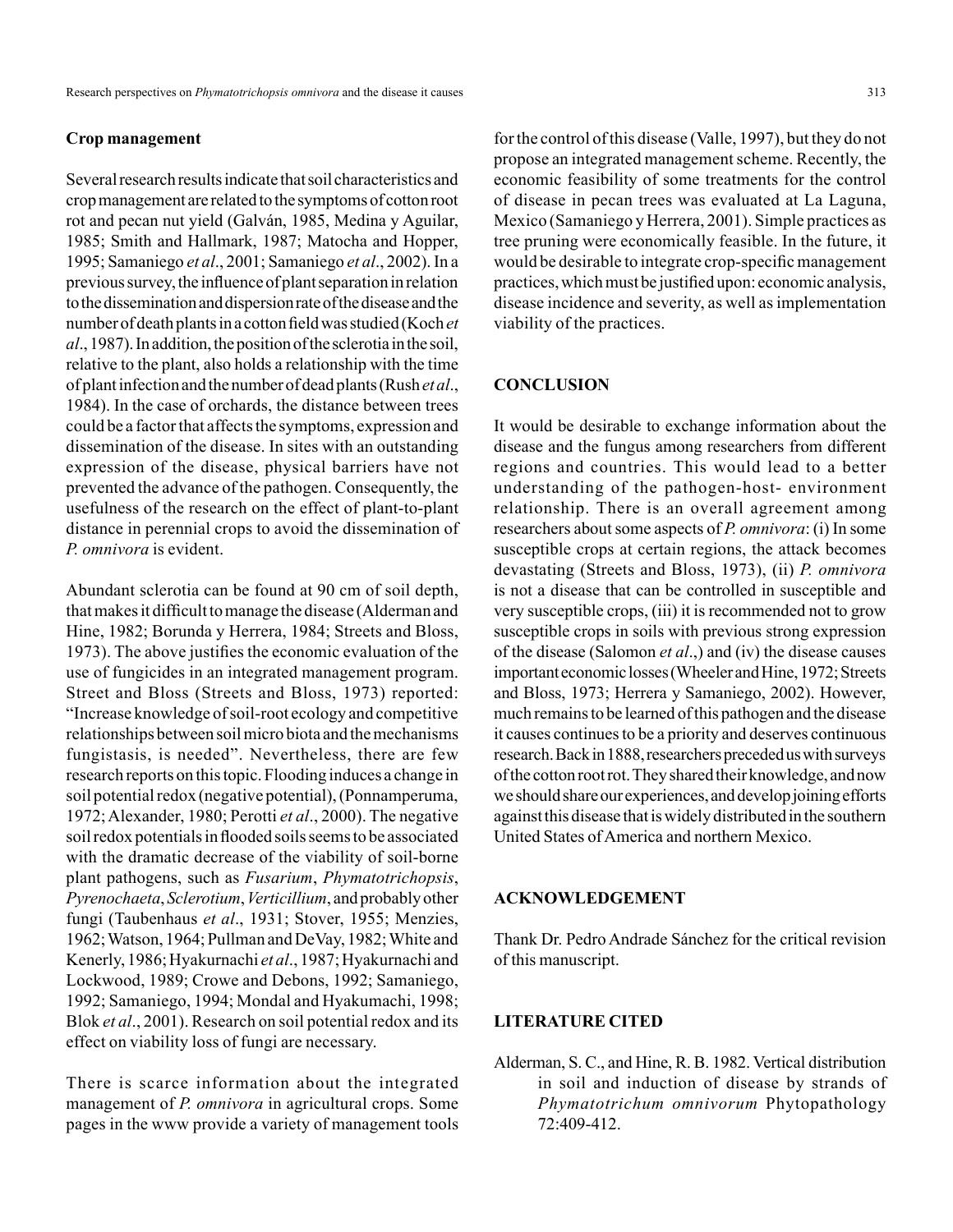- Alexander, M. 1980. Introduction to Soil Microbiology. 2ed. John Wiley and Sons. New York, N.Y., USA. 467 p.
- Baker, K. F., and Cook, R. J. 1974. Biological Control of Plant Pathogens. Freeman & Co., San Francisco, USA. 433 p.
- Balis, C., and Kouyeas, V. 1979. Contribution of chemical inhibitors to soil mycostasis Pages 97-106. *In*: Schippers, B., and Gams, W. (eds.). Soil Borne Plant Pathogens. Academic Press, London, 686 p.
- Bell, A. A. 1989. Role of nutrition in diseases of cotton. Pages 167-204. *In*: Engelhard A. W. (ed.). Soil Borne Plant Pathogens: Management of Diseases with Macro-and-Microelements. The American Phytopathological Society St., Paul, MN. 217 p.
- Bird, L. S.; EI-Zik, K. M.; Thaxton, P.; Percy, R. G., and Lazo, G. R. 1984. Resistance to *Phymatotrichum omnivorum* in cotton. Phytopathology 74:819. (Abstract).
- Birh, H. F. 1958. The effect of soil drying on humus decomposition and nitrogen availability. Soil Science 10:931-942.
- Blok, W. J.; Lamers, J. G.; Termorshuizen, A. J., & Bollen, G. J. 2001. Control of soilborne plant pathogens by incorporating fresh organic amendments followed by tarping. Phytopathology 90: 253-259.
- Borunda, F. E. y Herrera, P. T. 1984. Distribución vertical de esclerocios de *P*. *omnivorum* en huertas de nogal en la Región Lagunera. Informe de Investigación Agrícola en Fruticultura. Campo Experimental La Laguna. Matamoros, Coahuila, México. Instituto Nacional de Investigaciones Forestales, Agrícolas y Pecuarias (INIFAP)-Secretaría de Agricultura y Recursos Hidráulicos (SARH). p. 149-171.
- Castrejón, S. A. 1985. Desarrollo de un medio de cultivo para la producción consistente de esclerocios del hongo *Phymatotrichum omnivorum*. Rev. Mex. Fitopatol. 3:55-58.
- Chavez, H. B.; Bloss, H. E.; Bolyle, M.; Mand, A., and Gries, G. A. 1976. Effects of crop residues in soil on *Phymatotrichum omnivorum* root rot cotton. Mycopathologia 58:1-7.
- Chet, I.; Timar, D., and Henis, Y. 1977. Physiological and ultrastructure changes occurring during germination of sclerotia of *Sclerotium rolfsii*. Canadian Journal of Botany 55:1137-1142.
- Chew, M. Y.; Samaniego, G. J. A.; Jiménez, D. F.; Román, C. L. y Escobedo, A. L. 2001. Control biológico de *Fusarium spp*. y *Rhizoctonia solani* causantes

de la pudrición de la corona de la alfalfa mediante organismos antagónicos. Memorias IV Reunión de Investigación, SIVILLA-DURANGO. CONACYT. Durango, Durango, México. p. 157-161.

- Coley-Smith, J. R. 1979. Survival of plant pathogenic fungi in soil the absence of host plants. Pages 39-57. *In*: Schippers, B., and Gams, W. (eds.). Soil-Borne Plant Pathogens. Academic Press, London, 686 p.
- Cook, C. G.; El-Zik, K. M.; Bird, L. S., and Howell, M. L. 1987. Effect of treatment with *Bacillus* species on cotton, root traits, yield, and Phymatotrichum root rot. Proceedings of the Beltwide Cotton Production Research Conferences, Jan. 4-8. Dallas, TX. Vol. 1:43-45.
- Cook, G. Ch., and White, A. G. 1977. *Crotalaria juncea*: A Potential Multi-Purpose Fiber Crop. http://www. hort.purdue.edu/newcrop/proceedings1996/v3-389. html.
- Crowe, F. J., and Debons, J. 1992. Effect of in season flooding on white rot of garlic and survival of *Sclerotium cepivorum*. Phytopathology 82:1108 (Abstract).
- Eaton, F. M., and Rigler, N. E. 1946. Influence of carbohydrate levels and root surface microfloras on Phymatotrichum root rot in cotton and maize plants. Journal Agriculture Research 72:137-161.
- Filonow, A. B., and Lockwood, J. L. 1979. Conidial exudation by *Cochilobolus victoriae* on soils in relation to soil mycostasis. Pages 107-119. *In*: Schippers, B., and Gams, W. (eds.). Soil-Borne Plant Pathogens. Academic Press, London. 686 p.
- Galván, L. R. 1985. Efecto de los fungicidas Topsin M y Tilt, en dos diferentes métodos de aplicación, para el control de pudrición texana en nogal. Informe de Investigación Agrícola en Fruticultura. Campo Experimental Delicias. Instituto Nacional de Investigaciones Forestales, Agrícolas y Pecuarias (INIFAP)-Secretaría de Agricultura y Recursos Hidráulicos (SARH). Delicias, Chihuahua, México. p. 87-97.
- Galván, L. R. 1986. Control químico de pudrición texana (*Phymatotrichum omnivorum*) en nogal [*Carya illinoensis* (Wangenh.) K.] en la región de Delicias, Chihuahua. Informe de Investigación Agrícola en Fruticultura. Campo Experimental Delicias. Instituto Nacional de Investigaciones Forestales, Agrícolas y Pecuarias (INIFAP)- Secretaría de Agricultura y Recursos Hidráulicos (SARH). Delicias, Chihuahua, México. p. 1-21.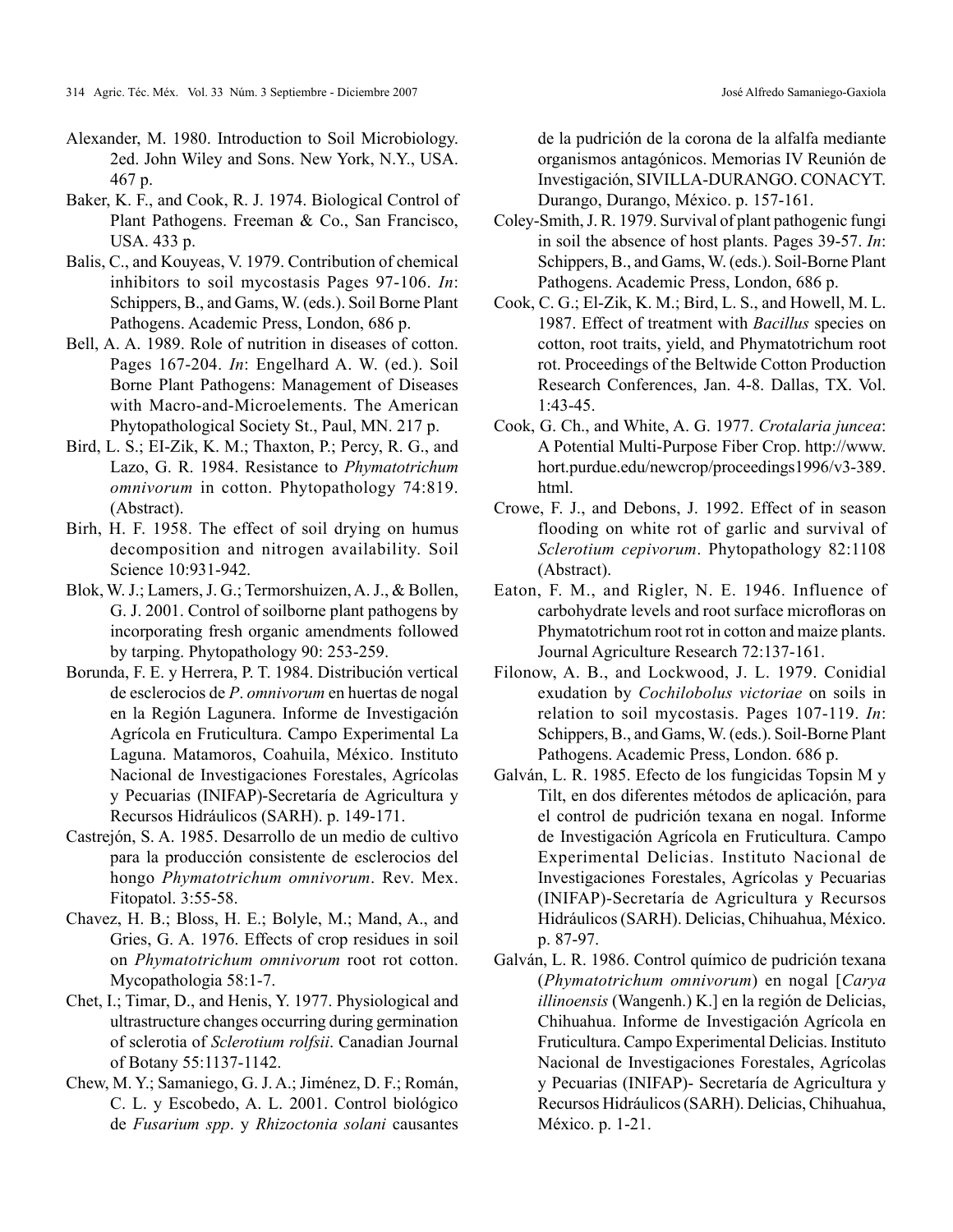- Galván, L. R. 1986. Factores físicos y químicos del suelo que limitan el desarrollo de pudrición texana y el crecimiento radical en el cultivo de nogal. Informe de Investigación Agrícola en Fruticultura. Campo Experimental Delicias. Instituto Nacional de Investigaciones Forestales, Agrícolas y Pecuarias (INIFAP)-Secretaría de Agricultura y Recursos Hidráulicos (SARH). Delicias, Chihuahua, México. p. 485-512.
- Galván, L. R. 1990. Validación del control químico para recuperar árboles de nogal con síntomas medios de pudrición texana (*Phymatotrichum omnivorum*). Informe de Investigación Agrícola en Fruticultura. Campo Experimental Delicias. Instituto Nacional de Investigaciones Forestales, Agrícolas y Pecuarias (INIFAP)-Secretaría de Agricultura y Recursos Hidráulicos (SARH). Delicias, Chihuahua, México. p. 1-30.
- Griffin, G. J., and Roth, D. A. 1979. Nutritional aspects of: soil mycostasis. Pages 79-96. *In*: Schipers, B., and Gams (eds.) Soil-Borne Plant Pathogens. Academic Press, London. 686 p.
- Henis, Y. 1979. Relationship between metabolism, morphogenesis, survival and parasitism in sclerotial soil-borne pathogenic fungi. Pages 59-71. *In*: Schippers, B., and Gams, W. (eds.). Soil-Borne Plant Pathogens. Academic Press, London, 686 p.
- Henis, Y., and Chet, I. 1968. The effects of nitrogenous amendments on the germinability of sclerotia of *Sclerotium rolfsii* and their accompanying microflora. Phytopathology 58:209-211.
- Henis, Y., and Papavizas, G. C. 1983. Factors affecting germinability and susceptibility to attack *Trichoderma harzianum* in field soil. Phytopathology 73:1469- 1474.
- Herrera, P. T. 1974. Evaluación de fumigantes y mejoradores y químicos del suelo como tratamiento a sitios para prevenir reinfección por pudrición texana en nogal. Informe de Investigación Agrícola en Fruticultura. Campo Experimental La Laguna. Instituto Nacional de Investigaciones Forestales, Agrícolas y Pecuarias (INIFAP)-Secretaría de Agricultura y Recursos Hidráulicos (SARH). Matamoros, Coahuila, México. p. 10-23.
- Herrera, P. T. 1985. Dosis de propiconazole para recuperación de árboles de nogal afectados por *P. omnivorum* y movilidad del fungicida en el suelo. Informe de Investigación Agrícola en Fruticultura. Campo Experimental La Laguna. Instituto Nacional

de Investigaciones Forestales, Agrícolas y Pecuarias (INIFAP)-Secretaría de Agricultura y Recursos Hidráulicos (SARH). Matamoros, Coahuila, México. p. 1-17.

- Herrera, P. T. 1989. Efecto de la intensidad de poda y dosis de estiércol sobre el vigor y producción de árboles de nogal con síntomas fuertes a severos de pudrición texana. Memorias del XVI Congreso Nacional de la Sociedad Mexicana de Fitopatología. Montecillo, Estado de México. p. 164.
- Herrera, P. T.; Reza, M. G. y Rocha, C. S. 1989. Efecto del nivel de poda sobre el crecimiento vegetativo del nogal pecanero afectado por pudrición texana *Phymatotrichum omnivorum*. Memorias del XVI Congreso Nacional de la Sociedad Mexicana de Fitopatología. Montecillo, Estado de México. p. 174.
- Herrera, P. T. y Samaniego, G. J. A. 2002. Enfermedades del nogal. *In*: Arreola, Á. A. y Reyes, J. I. (eds.). Tecnología de Producción del Nogal Pecanero. Campo Experimental La Laguna. Instituto Nacional de Investigaciones Forestales, Agrícolas y Pecuarias (INIFAP). Matamoros, Coahuila, México. p. 177- 206.
- Herrera, P. T. y Santamaría, C. J. 1991. Daño de la raíz por *Phymatotrichum omnivorum* y su relación con el crecimiento vegetativo del nogal pecanero (*Carya illinoensis*). Memorias del XVIII Congreso Nacional de la Sociedad Mexicana de Fitopatología. Puebla, Puebla, México. p. 151.
- Hine, R.B.; Jhonson, D.L., and Wenger, C. J. 1969. The persistency of two benzimidazole fungicides in soil an their fungistatic activity against *Phymatotrichum omnivorum*. Phytopathology 59:798-801.
- Hyakurnachi, M., and Lockwood, J. L. 1989. Relation of carbon loss from sclerotia of *Sclerotium rolfsii*  during incubation in soil to decreased germinability and pathogenic aggressiveness. Phytopathology 79:1059-1063.
- Hyakurnachi, M.; Loffler, H. J. M., and Lockwood, J. L. 1987. Decreased aggressiveness of *Sclerotium rolfsii*  sclerotia in I response to nutriment stress in soil. Phytopathology 77:1758.
- Jeger, M. J., and Lyda, S. D. 1984. Comparisons of annual Phymatotrichum root rot epidemics in cotton for the years 1965-1982. Phytopathology 74:839. (Abstract).
- Kenerley, C. M., and Jeger, M. J. 1990. Root colonization by *Phymatotrichum omnivorum* and symptom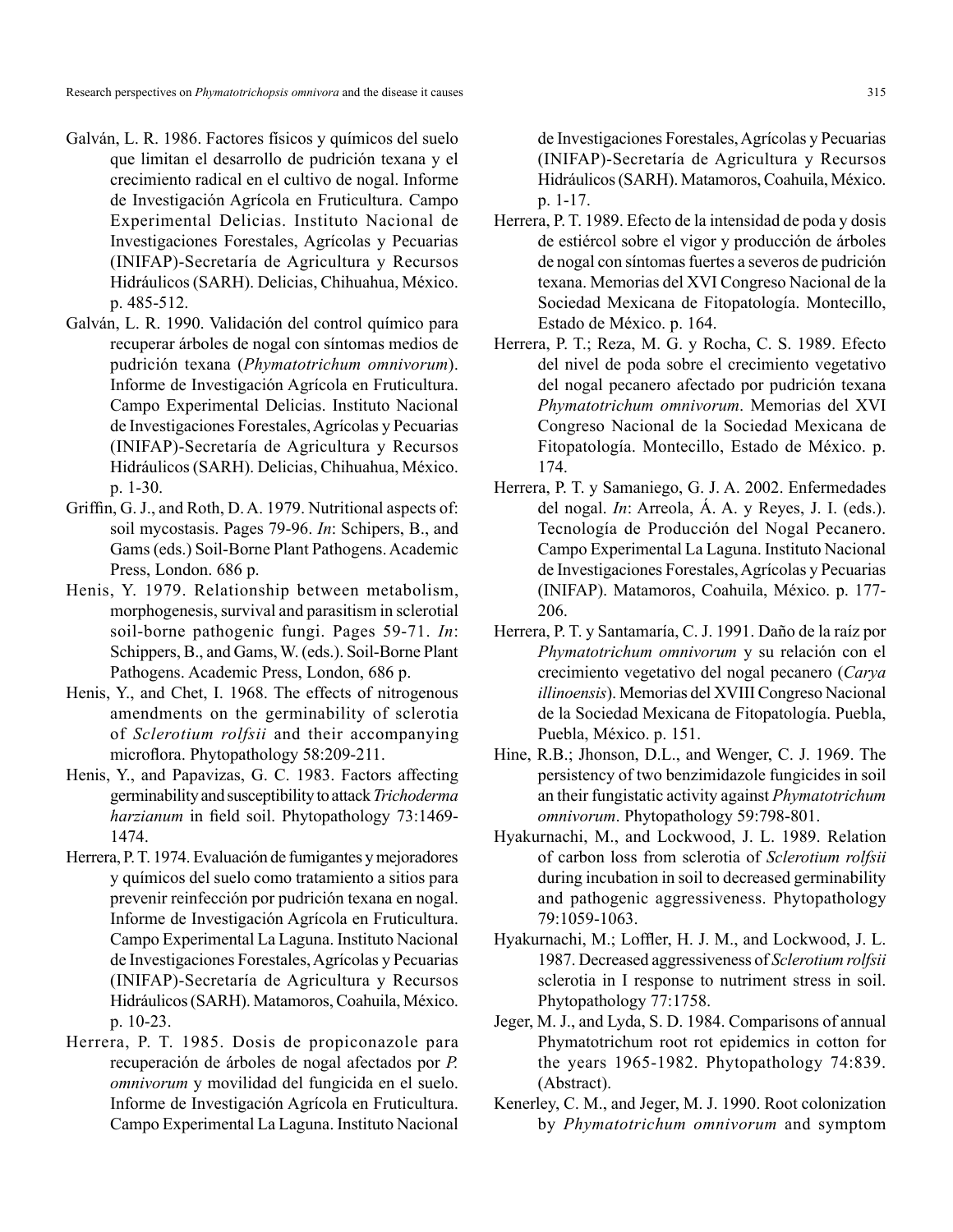expression of Phymatotrichum root rot in cotton in relation to planting date, soil temperature and soil moisture. Plant Pathology 39:489-500.

- Koch, D. C.; Jeger, M. J.; Gerik, T. J., and Kenerley, C. M. 1987. Effects of plant density on progress of Phymatotrichum root rot in cotton. Phytopathology 77:1657-1662.
- Kommedahl, T., and Windels, C. E. 1979. Pathogen or host dominance in disease. Pages 15-30. *In*: Krup, S.V., and Dommergues R. (eds.). Ecology of root pathogens. Elsevier Science. Amsterdam 281 p.
- Lazo, G. R.; Bird, L. S.; Thaxton, P., and Percy, R. G. 1983. Effectiveness of symbiotic microorganisms from seedling roots of Tamcot CAMD-E in simulating resistance to Phymatotrichum root rot under field conditions. *In*: Ritcher, D. A. and Armour, J. (eds.). Proceedings Beltwide Cotton Conferencies. San Antonio, Texas, USA. 19 (Abstact).
- Lockwood, J. L. 1979. Soil mycostasis concluding remarks. Pages 121-129 *In*: Schipers, B., and Gams (eds.). Soil-Borne Plant Pathogens. Academic Press, London, 686 p.
- Lyda, S. D. 1978. Ecology of *Phymatotrichum omnivorum*. Annual Review of Phytopathology 16:193-209.
- Lyda, S. D., and Burnett, E. 1970. Sclerotial inoculum density of *Phymatotrichum omnivorum* and development of Phymatotrichum root rot. Phytopathology 60:729- 731.
- Lyda, S. D., and Burnett, E. 1970. Influence of benzimidazole fungicides on *Phymatotrichum omnivorum* and *Phymatotrichum* root rot of cotton. Phytopathology 60: 726-728.
- Lyda, S. D., and Burnett, E. 1971. Influence of temperature on *Phymatotrichum* sclerotia formation and disease development. Phytopathology 61:728-730.
- Lyda, S. D., and Burnett, E. 1971. Changes in carbon dioxide levels during sclerotia formation by *Phymatotrichum omnivorum*. Phytopathology 61:858-861.
- Lyon, B., and A. Lopez Lavalle, B. (2000). Fast, accurate diagnosis of cotton fungal pathogens. The Australian Cottongrower 21(1) 24-28.
- Matocha, J. E., and Hopper, F. L. 1995. Influence of soil properties and chemical treatments on *Phymatotrichum omnivorum*. Vol. 2. p. 224-229. *In*: Ritcher, D. A., and Armour, J. (eds.). Proceedings Beltwide Cotton Conferences. San Antonio, Texas, USA.
- Medina, M. E. 1984. Estudio del suelo asociado con mortandad de árboles de manzano (*Malus spp*.) en la

región de Nuevas Casas Grandes, Chihuahua. Tesis de Maestría, Universidad Autónoma Agraria Antonio Narro. Saltillo, Coahuila, México. 190 p.

- Medina, M. E. y Aguilar, P. J. 1985. Características del suelo asociadas con pudrición texana (*P. omnivorum*) en huertas nogaleras del norte de Coahuila. Informe de Investigación Agrícola en Fruticultura. Campo Agrícola Experimental Zaragoza. Instituto Nacional de Investigaciones Forestales, Agrícolas y Pecuarias (INIFAP)-Secretaría de Agricultura y Recursos Hidráulicos (SARH). Matamoros, Coahuila, México. p. 506-520.
- Medina, M. M. del C., y Lagarda, M. A.1979. Pruebas de adaptación de tipos de criollos y cultivares de pistacho (*Pistasia vera*) bajo las condiciones ecológicas de la Comarca Lagunera. Informe de Investigación Agrícola en Fruticultura. Campo Agrícola Experimental La Laguna. Instituto Nacional de Investigaciones Forestales, Agrícolas y Pecuarias (INIFAP)-Secretaría de Agricultura y Recursos Hidráulicos (SARH). Matamoros, Coahuila, México. p. 17- 35.
- Menzies, I. D. 1962. Effect of anaerobic fermentation in soil on survival of sclerotia of *Verticillium dahliae*. Phytopathology 52:743. (Abstract).
- Mondal, S. N., and Hyakumachi, M. 1998. Carbon loss and germinability, viability, and virulence of chlamydospores of *Fusarium solani* f. sp. *phaseoli*  after exposure to soil at different pH levels, temperatures, and matric potentials. Phytopathology 88:148-155.
- Mueller, J. P.; Hine, R. B.; Pennington, D. A., and Ingle, S. J. 1983. Relationship of soil cations to the distribution of *Phymatotrichum omnivorum*. Phytopathology 73:1365-1368.
- Olsen, M. W.; Hine, R. B., and Dutt, G. R. 1988. Control of Phymatotrichum root rot of wine grapes in calcareous soils with amonium-thiosulfate applied in drip irrigation systems. Phytopathology 78:1521 (Abstract).
- Perches, S. y López, G. 1971. Tratamientos químicos, fumigantes y acidificantes al suelo para el control de la pudrición texana de la vid. Programa de viticultura del CIANE. Matamoros, Coahuila, México. 3 p.
- Percy, R. G. 1983. Potential range of *Phymatotrichum omnivorum* as determined by edaphic factors. Plant Disease 67:981-983.
- Percy, R. G., and Rush, C. M. 1985. Evaluation of four upland cotton genotypes for a rate limiting resistance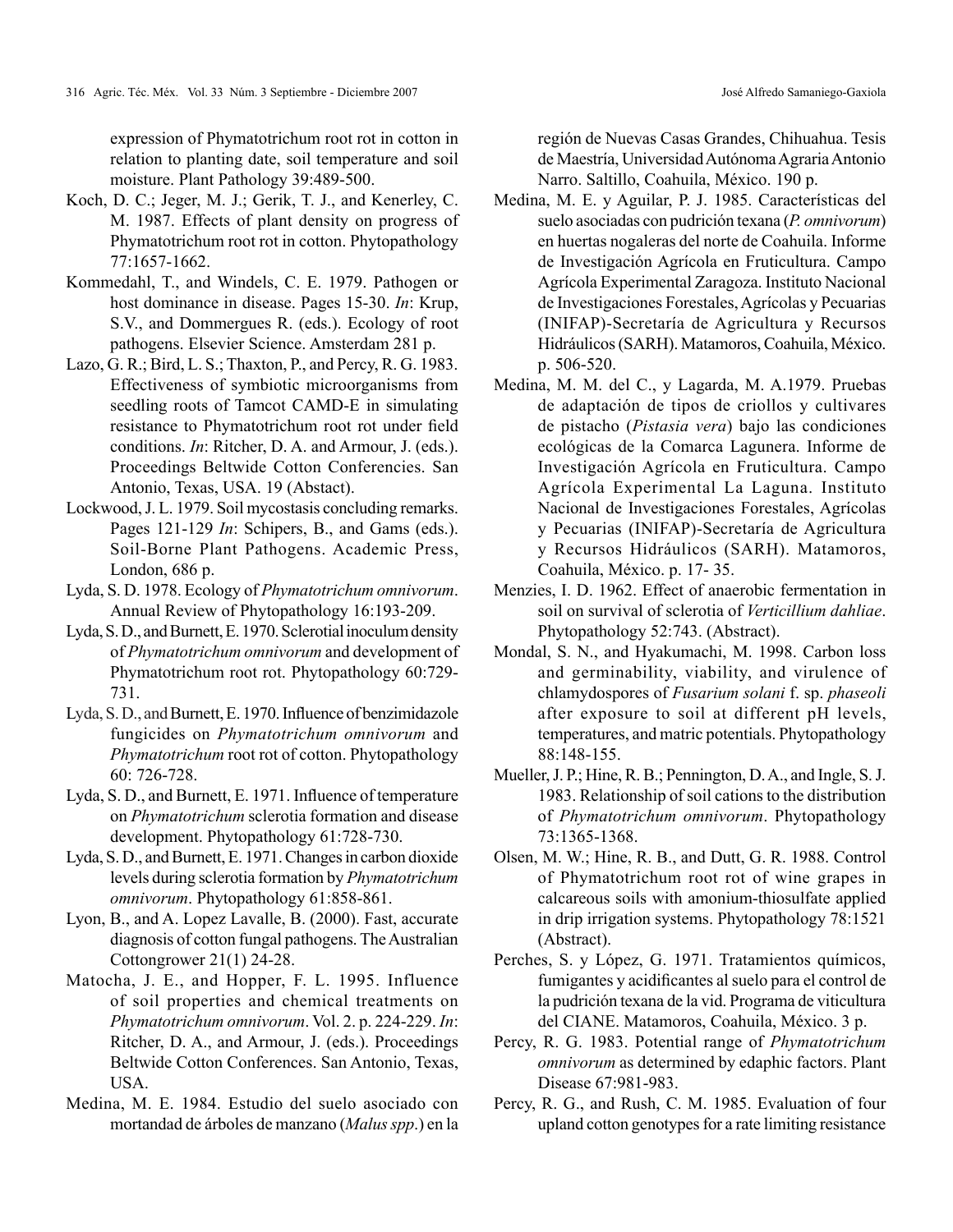Research perspectives on *Phymatotrichopsis omnivora* and the disease it causes 317

to Phymatotrichum root rot. Phytopathology 75:463- 466.

- Pérez, G. G.; Herrera, P. T. y Samaniego, G. J. A. 1991. Micobiota asociada con las raíces de nogal infectadas por *Phymatotrichum omnivorum*. Rev. Mex. Micología 8:71-84.
- Perotti, E. B. R.; Cozacov, S.; Menéndez, and L. T., Pidello, A. 2000. Redox state and pH effect on *Pseudomonas fluorescen*s survival. Fifth international PGPR workshop (Plant Growth-Promoting Rhizobacteria) Villa Carlos I Paz. Córdoba, Argentina. 29 October-3 November. p. 99.
- Perusquía, J. S.; Samaniego, G. J. A. y Pérez-Silva, E. 1986. Efectos antagónicos de algunas especies de *Chaetomium* hacia otros hongos. Rev. Mex. Fitopatol. 5:46-52.
- Ponnamperuma, F. N. 1972. The chemistry of submerged soils. Advances in Agronomy 24:29-96.
- Prostko, P. E.; Muir, P. J.; Vestal, M. D., and Stokes, R. S. 1998. Alfalfa variety performance in Central Texas. 8 p. http://forageresearch.tamu.edu/1998/alfalfaperformance.pdf.
- Pullman, G. S., and DeVay, J. E. 1982. Effect of soil flooding paddy rice culture on the survival of *Verticillium dahliae* and incidence of Verticillium wilt in cotton. Phytopathology 72:1285-1289.
- Rush, C. M., 1984. Evaluation of deep-chiseled anhydrous ammonia as a control for Phymatotrichum root rot of cotton. Phytopathology 74:291-293.
- Rush, C. M., and Gerik, T. J. 1989. Relationship between post harvest management of grain sorghum and Phymatotrichum root rot in subsequent cotton crop. Phytopathology 73:304-305.
- Rush, C. M.; Gerlk, T. J., and Lyda, S. D. 1984. Interactions between *Phymatotrichum* and *Sorghum bicolor*. Plant Disease 68:500-5001.
- Rush, C. M.; Gerik, T. J., and Lyda, S. D. 1984. Factors affecting symptom appearance and development of Phymatotrichum root rot of cotton. Phytopathology 74:1466-1469.
- Rush, C. M., and Lyda, S. D. 1982. Effects of anhydrous ammonia on mycelium and sclerotia *Phymatotrichum omnivorum*. Phytopathology 72:1085-1089.
- Rush, C. M.; Lyda, S. D., and Gerik, T. J. 1984. The relationship between time of cortical senescence and foliar symptom development of Phymatotrichum root rot of cotton. Phytopathology 74:1446- 1466.
- Samaniego, G. J. A.; Ulloa, S. M. y Herrera, S. T. 1988. Micobiota del suelo en huertas de nogal atacadas por *Phymatotrichum omnivorum*. Rev. Mex. Micología 4:43-57.
- Samaniego, G. J. A.; Ulloa, S. M. y Herrera, S. T. 1989. Hongos del suelo antagónicos de *Phymatotrichum omnivorum*. Rev. Mex. Fitopatol. 8:86-95.
- Samaniego, G. J. A. 1991. Relación entre la actividad microbiana y la viabilidad de los de *Phymatotrichum omnivorum* en suelos complementados con paja de trigo de alfalfa y paja de trigo inoculada con *Trichoderma* sp. Rev. Mex. Fitopat. 9:111-120.
- Samaniego, G. J. A. 1992. Relación entre el nivel de humedad y sacarosa en el suelo y la disminución de la viabilidad de los esclerocios de *Phymatotrichum omnivorum*. Rev. Mex. Fitopatol. 10:126-133.
- Samaniego, G. J. A. y Rivera, G. M. 1992. Factores que afectan la viabilidad de los esc1erocios de *Phymatotrichum omnivorum* y su susceptibilidad a *Trichoderma* sp. Rev. Mex. Fitopatol. 10:116- 125.
- Samaniego, G. J. A., 1994. Viabilidad de los esclerocios de *Phymatotrichum omnivorum* (Shear) Dugg. en suelos inundados y complementados con glucosa. Rev. Mex. Fitopatol. 12:125-133.
- Samaniego, G. J. A.; Herrera, P. T. y Santamaría, C. J. 1998. Influencia de las condiciones de suelo y manejo de las huertas de nogal pecanero con el incremento de la pudrición texana y pérdidas en el cultivo. *In*: VI Simposium Internacional Nogalero. Instituto Tecnológico de Estudios Superiores de Monterrey (ITESM), campus Laguna. Torreón, Coahuila, México. p. 56-62.
- Samaniego, G. J. A.; Herrera, P. T. y Santamaría, C. J. 1999. Relación entre las condiciones de suelo manejo de las huertas de nogal pecanero con las dinámicas de la pudrición texana y rendimiento del cultivo. *In*: VII Simposium. Internacional Nogalero. Instituto Tecnológico de Estudios Superiores de Monterrey (ITESM), campus Laguna. Torreón, Coahuila, México. p. 70-78.
- Samaniego, G. J. A. y Herrera, P. T. 2001. Evaluación económica de tratamientos para el control de la pudrición texana. *In*: IX Simposium Internacional Nogalero. Instituto Tecnológico de Estudios Superiores de Monterrey (ITESM), Campus Laguna. Torreón Coahuila, México. p. 85-96.
- Samaniego, G. J. A.; Herrera, P. T.; Chew, M. Y.; Pedroza, S. A. y Jiménez, D. F. 2002. Pérdidas en nogal